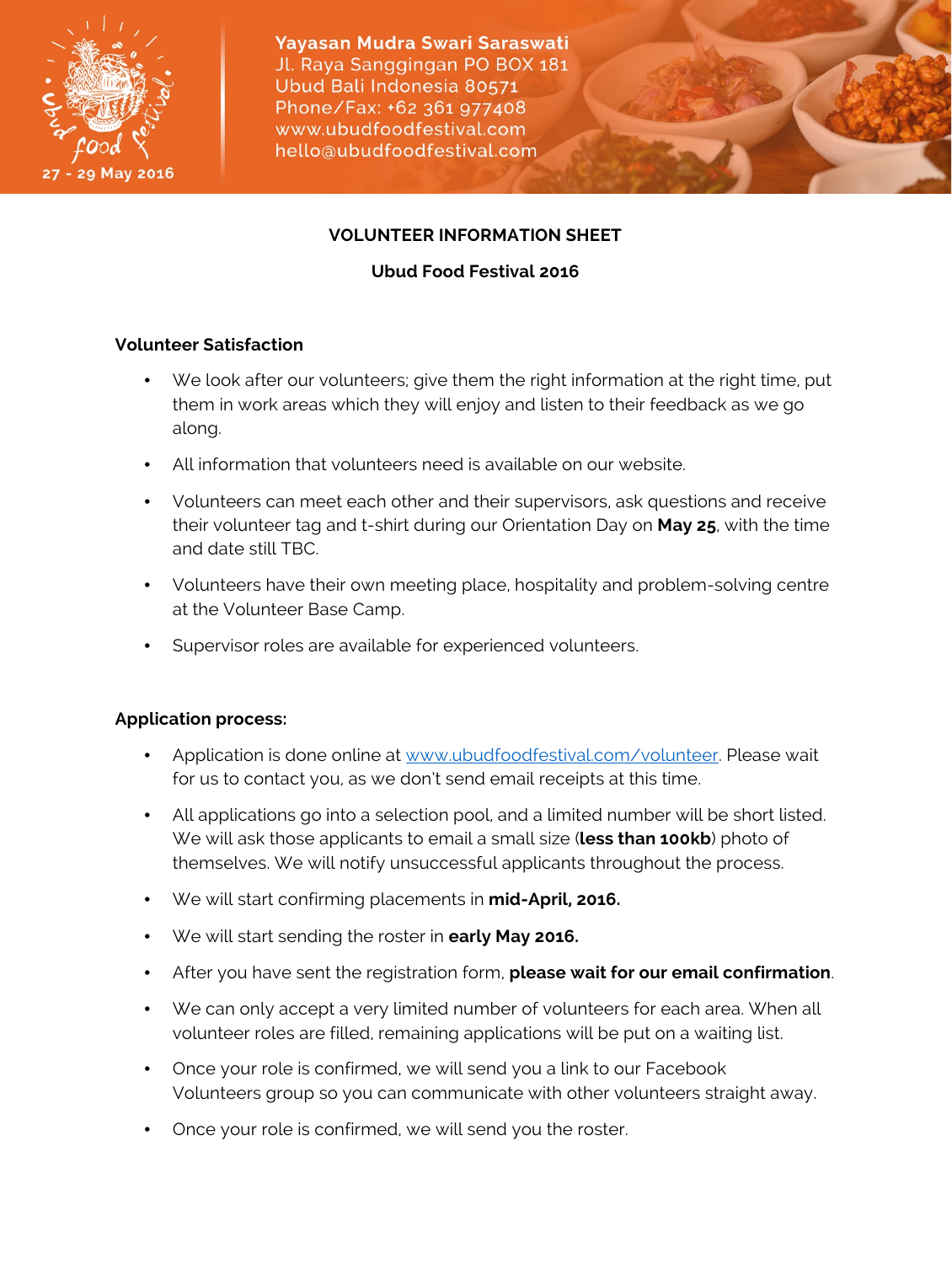

- Once you have confirmed your roster, your position and working hours cannot be changed. Should you need to cancel your role as a volunteer, you need to tell us before we send your roster.
- It is not an easy process to confirm, placing roles and making rosters, so please be sure that you have understood all the requirements, policy, and our FAQs before you confirm.
- Should you need a confirmation letter for your university saying that you will be attending the Festival as a volunteer, please let us know in advance. We cannot promise to accommodate all requests at short notice.

## **Volunteers will receive:**

- 1 free Cooking Demonstration session at Indus/day for 3 days (based on availability). Please note that we have other free events and for other paid events, tickets need to be purchased separately.
- A meal on working days
- A Festival t-shirt
- Volunteer ID and appreciation certificate
- Hospitality, a meeting place and problem solving centre at Volunteer Base Camp
- An invitation to the closing party on May 29, 2016

## **We do not provide:**

- Meals on non-volunteering days
- Flights or transport to Ubud
- Accommodation or expenses
- Visa assistance or sponsorship

## **Volunteer Roles & Work Areas**

- Box Office\*
- Floaters (work in various areas as needed)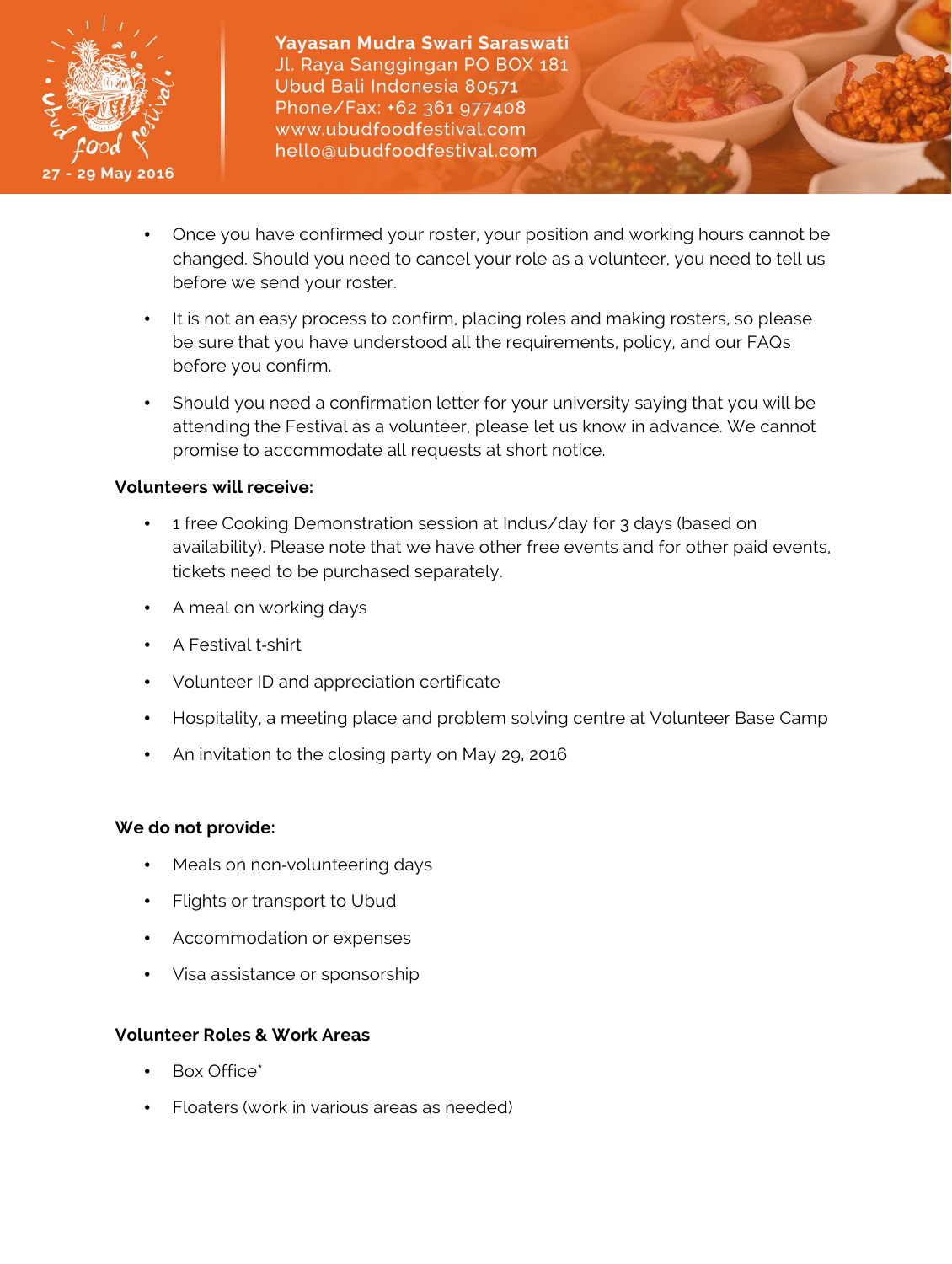

- Information Centre
- International Media Centre
- National Media Centre
- MC
- Programs
- Volunteer Base Camp\*
- Supervisors\*

\*These positions may start before the Festival

# **Experienced Volunteers:**

Supervisors are needed in most areas. Supervisors oversee volunteers, timekeeping, provide information, collect feedback and liaise with Festival Management to solve problems.

If you are an experienced Volunteer, please consider stepping up to these important roles!

# **Supervisors need to:**

- Have Festival volunteering experience
- Be available in the lead-up to the Festival, to meet with Festival staff and understand their roles
- Manage their volunteers, including their rosters
- Solve problems in the field
- Have a good teamwork skill
- Work closely with Volunteer Coordinators and Ubud Food Festival team
- Be patient, professional, disciplined, and punctual
- Be well presented and polite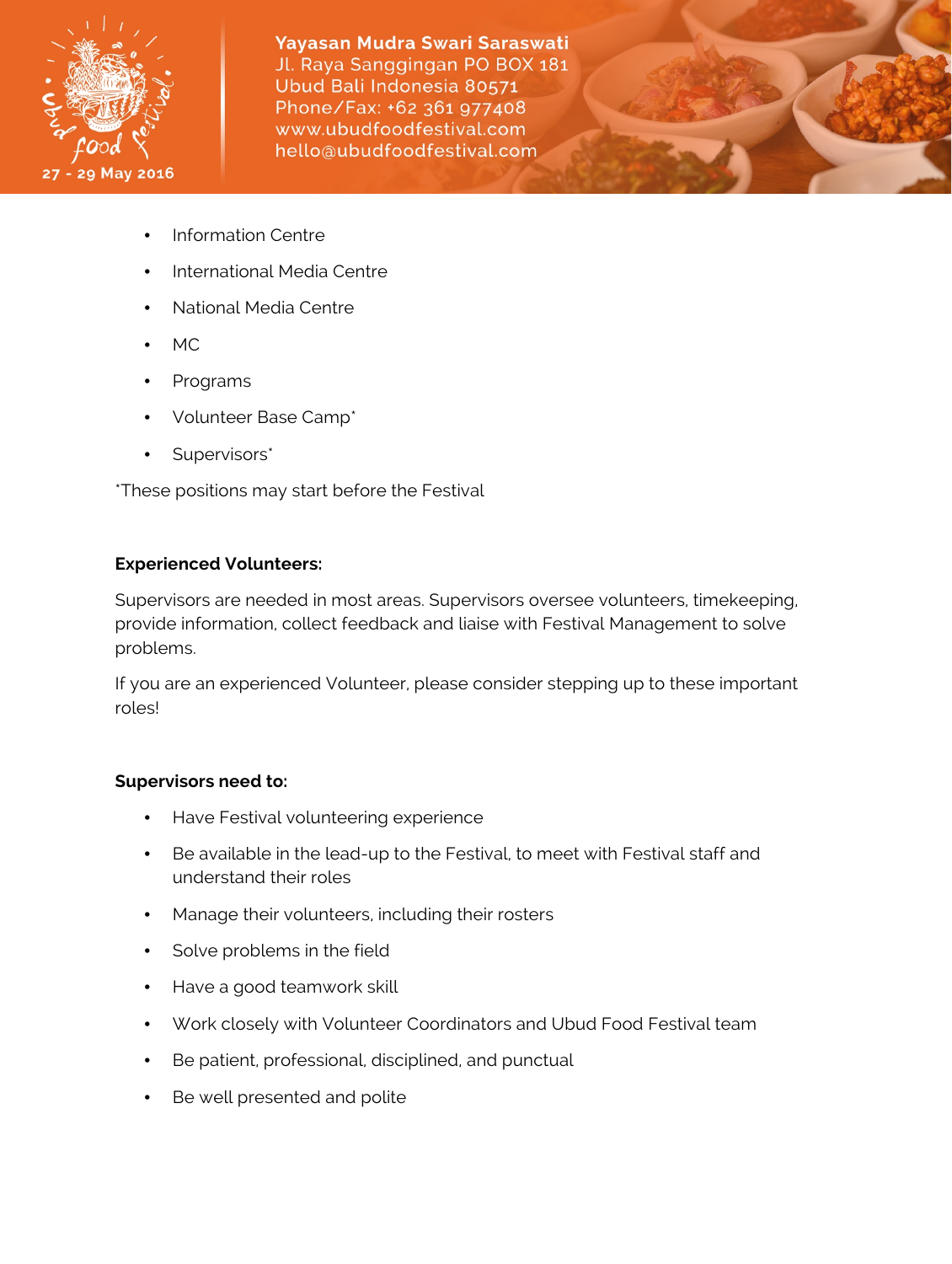

- Work outside of roster hours (if needed)
- Make report for the area they supervise

### **Volunteer requirements**

### **All volunteers need to:**

- Be punctual, professional
- Be well presented, friendly, disciplined, and polite
- Follow their Supervisors' advice and solutions
- Work in a team
- Take responsibility for themselves and others
- Speak good English; Indonesian language is also required in some areas
- Work a minimum of  $3 \times 5$  hour shifts over the 3 days of the event
- Put their phone on silent during shift hours
- Have no phone distractions during shift hours (eg. Chatting, browsing, doing social media, etc.)
- Communicate well with their Supervisors and Volunteer Coordinator during the Festival

# **Box Office**

## Experienced in:

- Handling money, tickets, forms and simple reports
- Customer service and problem solving
- Rapidly gaining knowledge of the program
- Handling lost and found (before and after Festival shifts available)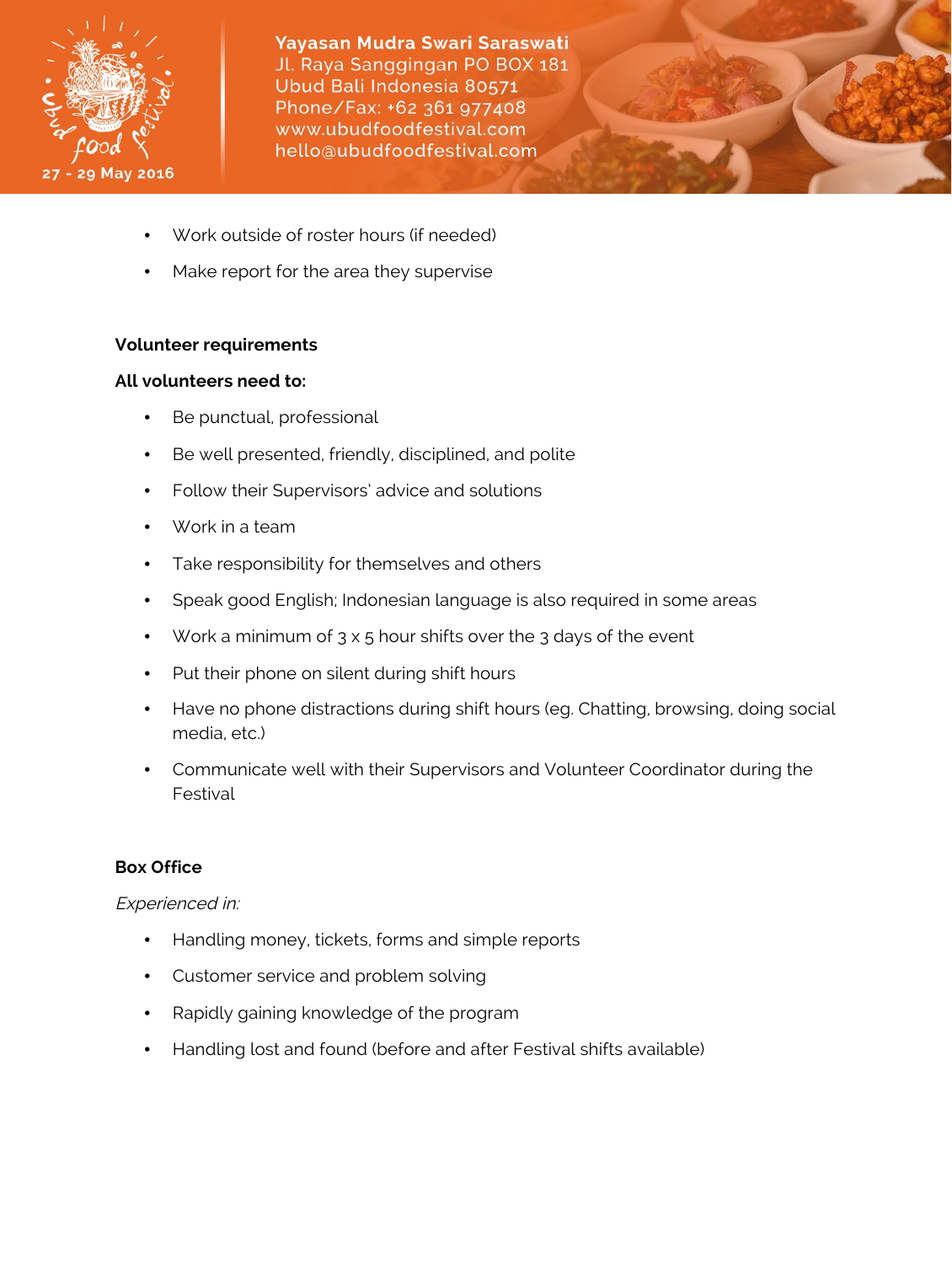

### **Floaters**

Able to:

- Take on a variety of roles at short notice
- Be flexible about time and availability
- Help at Volunteer Base Camp if required

## **Information Centre**

### Experienced in:

- Customer service and problem solving
- Rapidly gaining knowledge of the program
- Handling lost and found (before and after Festival shifts available)

## **International Media Centre**

Experienced with:

- Registering journalists
- Supporting with interviews
- Liaising with logistics and technical support
- Monitoring media
- Assisting photographers
- Uploading photographs to FLICKR or other web apps

## **MC**

### Skilled in:

- Maintaining punctuality and timekeeping for sessions
- Making announcements and introductions (mainly in English; Indonesian language is an advantage)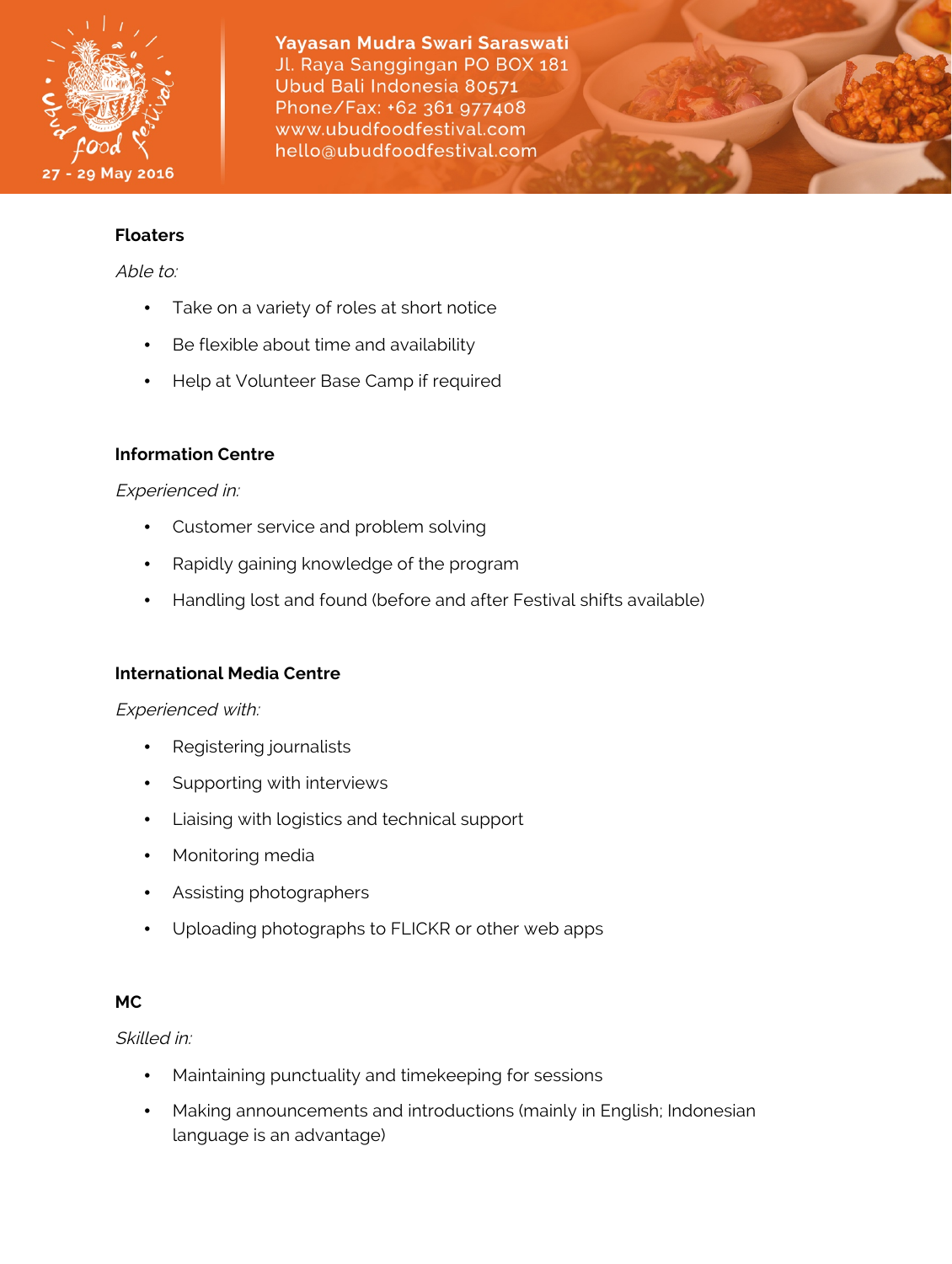

- Scripting from background information and liaising with Festival Management for problem solving
- Formal attire is a must (ie. no shorts, sandals, etc).

# **Programs**

Able to be responsible for:

- The comfort of presenters and the public
- Customer service (checking passes, ushering, timekeeping)
- Making the venue clean and tidy
- Assist the presenters and staff during event
- Liaise with Audio Video, MCs and logistics staff

# **Volunteer Base Camp**

Experienced in:

- Managing and supporting volunteers
- Understanding rosters and programs
- Preparing and distributing information and forms
- Running Orientation Day sessions
- Hospitality and problem solving (before and after Festival shifts available)

# **Orientation**

## **May 25, 2016**

All Volunteers and Supervisors **MUST** attend the Registration and Orientation Session for their specific work area. Sessions will be held on **May 25** in Ubud, Bali.

Time and venue will be confirmed.

No meals will be provided during orientation.